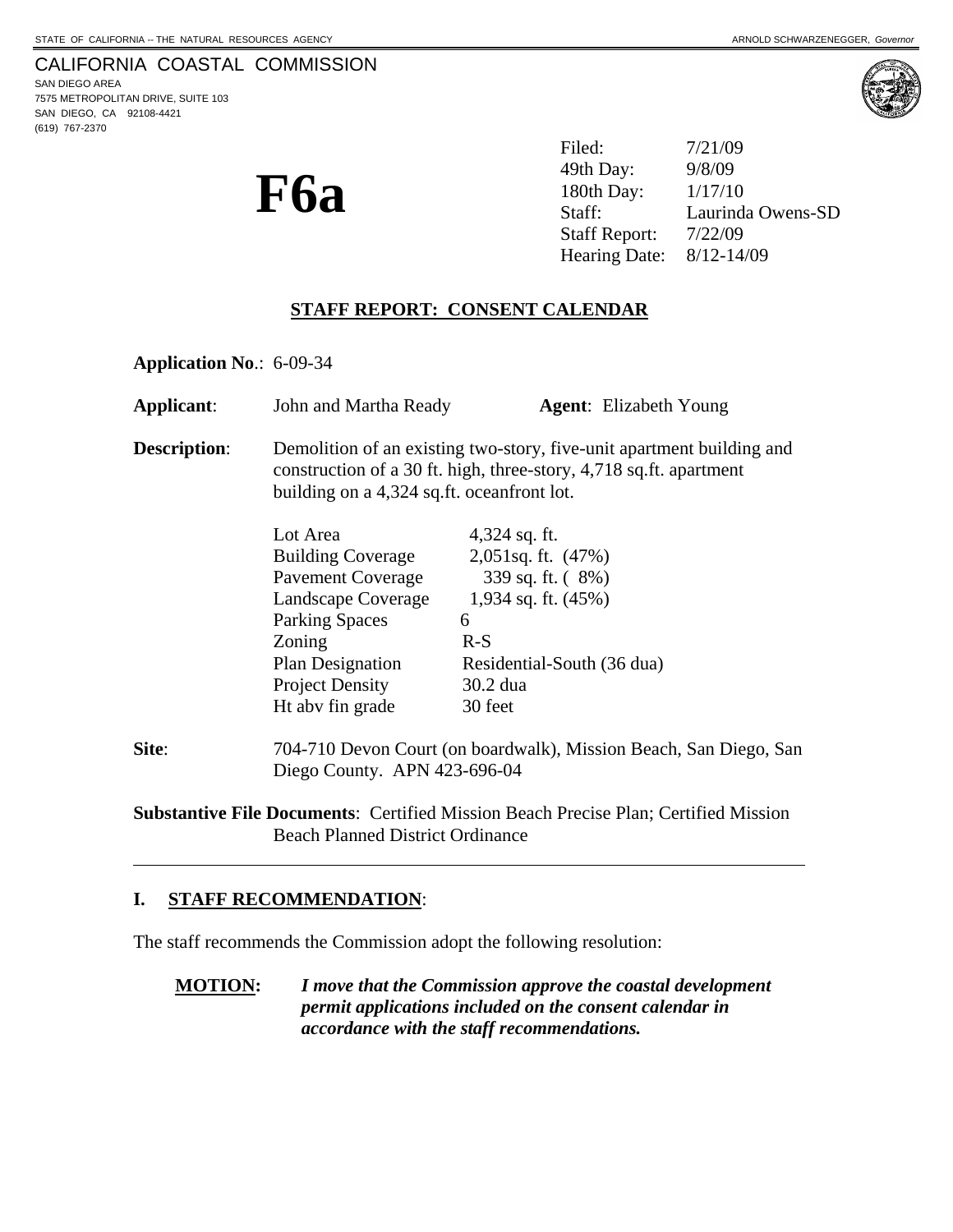### **STAFF RECOMMENDATION TO ADOPT CONSENT CALENDAR:**

Staff recommends a **YES** vote. Passage of this motion will result in approval of all the permits included on the consent calendar. The motion passes only by affirmative vote of a majority of the Commissioners present.

#### **II. Standard Conditions**.

See attached page.

### **III. Special Conditions**.

The permit is subject to the following conditions:

 **1.** Final Landscape/Yard Area Fence Plans. **PRIOR TO THE ISSUANCE OF THE COASTAL DEVELOPMENT PERMIT**, the applicant shall submit to the Executive Director for review and written approval revised final landscaping and fence plans approved by the City of San Diego. The plans shall be in substantial conformance with the landscape plans as submitted by Frontis + Young Architecture, dated 4/20/09, and shall include the following:

- a. A view corridor a minimum of 10 ft. wide shall be preserved in the south yard area adjacent to Devon Court as well as a 10 ft. wide view corridor in the front yard area adjacent to the Ocean Front Walk public right-of-way. All proposed landscaping in the front (west) and south yard areas shall be maintained at a height of three feet or lower (including raised planters) to preserve views towards the ocean and along the public boardwalk. A maximum of two (2) tall trees with thin trunks are permitted, provided they are located close to the building (i.e., within 3-5 ft. of the building) and they do not block views along the shoreline or towards the ocean.
- b. All landscaping shall be drought-tolerant and native or non-invasive plant species. All landscape materials within the identified view corridors shall be species with a growth potential not expected to exceed three feet at maturity, except for authorized trees. No plant species listed as problematic and/or invasive by the California Native Plant Society, the California Invasive Plant Council, or as may be identified from time to time by the State of California shall be employed or allowed to naturalize or persist on the site. No plant species listed as 'noxious weed' by the State of California or the U.S. Federal Government shall be utilized within the property.
- c. Any fencing in the south or west yard setback areas shall permit public views and have at least 75 percent of its surface area open to light.
- d. A written commitment by the applicant that, five years from the date of the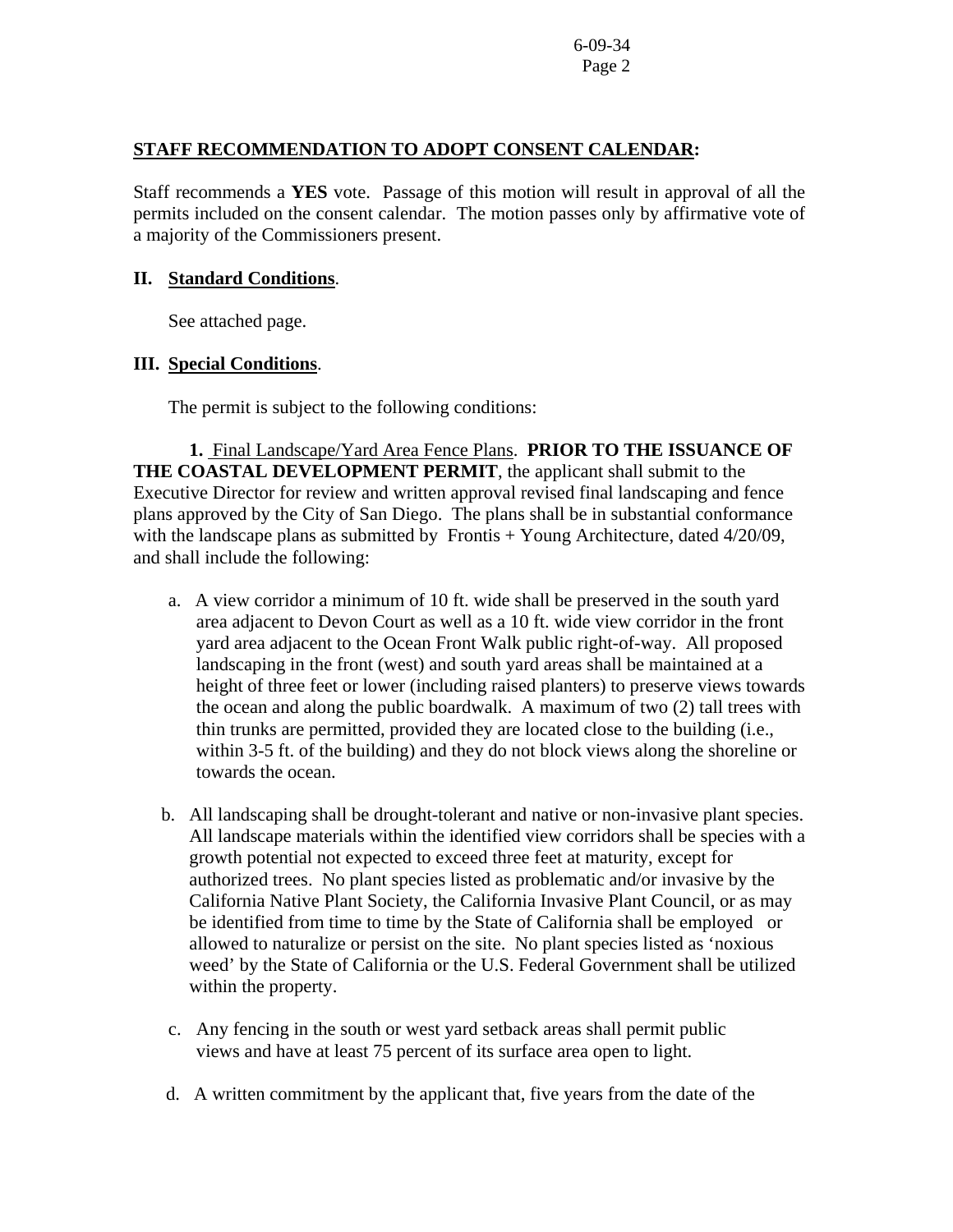issuance of the coastal development permit for the residential structure, the applicant will submit for the review and written approval of the Executive Director a landscape monitoring report prepared by a licensed Landscape Architect or qualified Resource Specialist that certifies whether the on-site landscaping is in conformance with the landscape plan approved pursuant to this Special Condition. The monitoring report shall include photographic documentation of plant species and plant coverage.

If the landscape monitoring report indicates the landscaping is not in conformance with or has failed to meet the performance standards specified in the landscaping plan approved pursuant to this permit, the applicant, or successors in interest, shall submit a revised or supplemental landscape plan for the review and written approval of the Executive Director. The revised landscaping plan must be prepared by a licensed Landscape Architect or Resource Specialist and shall specify measures to remediate those portions of the original plan that have failed or are not in conformance with the original approved plan.

The permittee shall undertake the development in accordance with the approved landscape plans. Any proposed changes to the approved plans shall be reported to the Executive Director. No changes to the plans shall occur without a Commission-approved amendment to the permit unless the Executive Director determines that no such amendment is legally required.

 2. Timing of Construction.No construction shall take place for the project between Memorial Day weekend and Labor Day of any year. Access corridors and staging areas shall be located in a manner that has the least impact on public access via the maintenance of existing public parking areas and traffic flow on coastal access routes (no street closures or use of public parking as staging areas).

 3. Final Plans. **PRIOR TO ISSUANCE OF THE COASTAL DEVELOPMENT PERMIT**, the applicant shall submit final plans for the proposed residential development. Said plans shall first be reviewed and approved in writing by the City of San Diego. Said plans shall also be in substantial conformance with the plans submitted by Frontis + Young Architecture, dated 4/20/09, with this application and shall be subject to the review and written approval of the Executive Director.

The permittee shall undertake the development in accordance with the approved plans. Any proposed changes to the approved plans shall be reported to the Executive Director. No changes to the plans shall occur without a Coastal Commission approved amendment to this coastal development permit amendment unless the Executive Director determines that no additional amendment is legally required.

4.Deed Restriction. **PRIOR TO ISSUANCE OF THE COASTAL** 

**DEVELOPMENT PERMIT**, the applicant shall submit to the Executive Director for review and approval documentation demonstrating that the applicant has executed and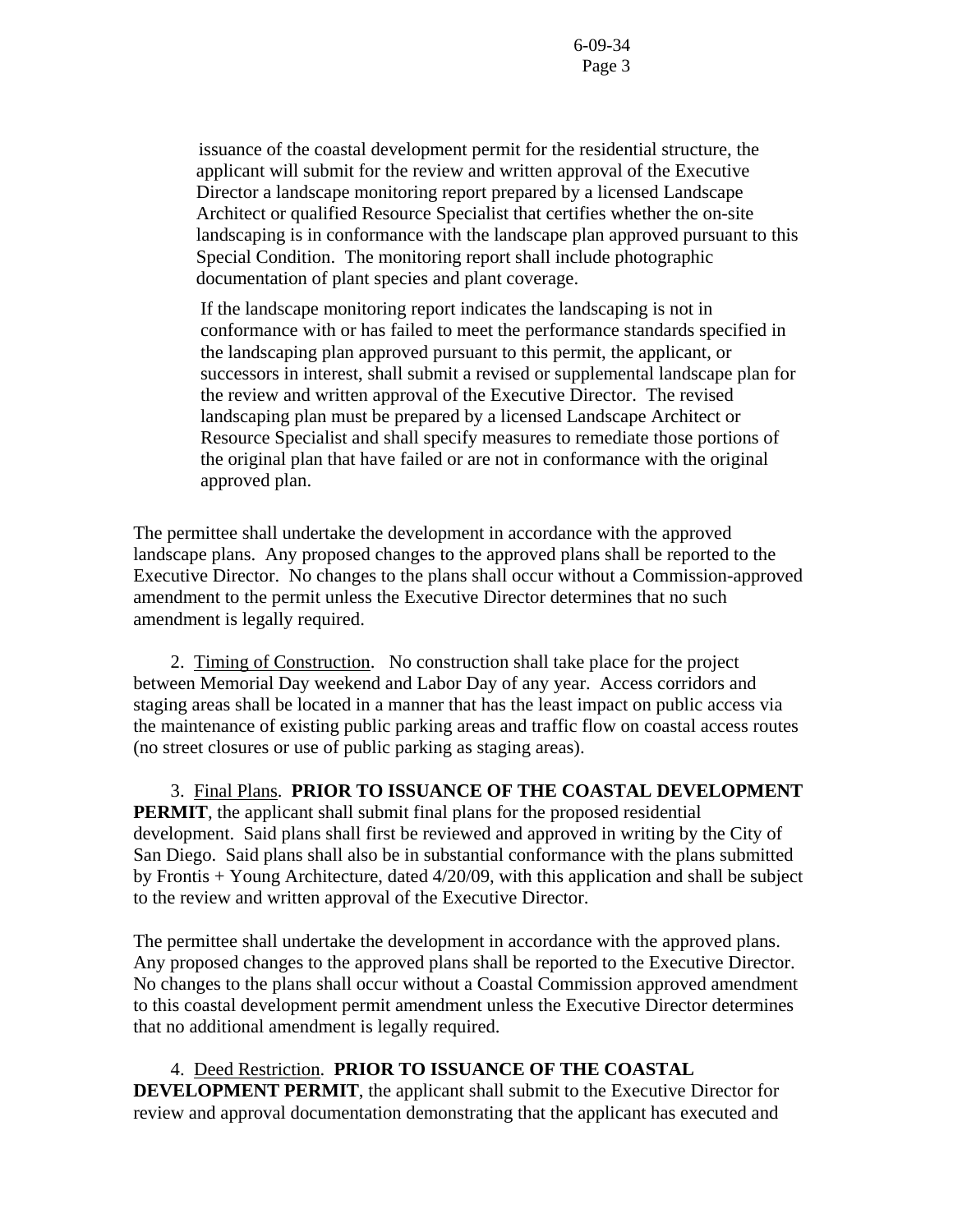recorded against the parcel(s) governed by this permit a deed restriction, in a form and content acceptable to the Executive Director: (1) indicating that, pursuant to this permit, the California Coastal Commission has authorized development on the subject property, subject to terms and conditions that restrict the use and enjoyment of that property; and (2) imposing the Special Conditions of this permit as covenants, conditions and restrictions on the use and enjoyment of the Property. The deed restriction shall include a legal description of the entire parcel or parcels governed by this permit. The deed restriction shall also indicate that, in the event of an extinguishment or termination of the deed restriction for any reason, the terms and conditions of this permit shall continue to restrict the use and enjoyment of the subject property so long as either this permit or the development it authorizes, or any part, modification, or amendment thereof, remains in existence on or with respect to the subject property.

#### **IV. Findings and Declarations.**

The Commission finds and declares as follows:

**A. Detailed Project Description/History**. Proposed is the demolition of a twostory, five-unit residential apartment building and the construction of a three-story, 30 ft. high, three-unit, 4,718 sq.ft. apartment building on a 4,324 sq.ft. oceanfront lot in the Mission Beach community of the City of San Diego. A total of six parking spaces will be provided on site. In addition, the proposed development will result in an improvement to on-site parking as the existing structure is currently non-conforming in regards to on-site parking and density. That is, the existing structure is deficient in parking (only five spaces for five units exist where ten would be required pursuant to current regulations) as well as density permitted (only four units are permitted on site where currently there are five pursuant to current zoning regulations). As such, the proposed project will enhance public access to the coast in this area by providing adequate on-site parking reducing the need for residents and/or visitors to park on the street which may usurp parking for beach visitors, consistent with Section 30252 of the Coastal Act. In addition, the redevelopment of the site will bring the development into conformance with the density limits for the property, as well.

With regard to potential impacts to public views, Mission Beach is a small peninsulashaped sliver of land located on filled tidelands in Mission Bay Park. It is bordered by the Pacific Ocean to the west and Mission Bay Park to the east (ref. Exhibit No. 1). In the Mission Beach community, the public rights-of-way of the various courts and places, which are generally east/west running streets, comprise the community's public view corridors. In addition, the public boardwalk (Ocean Front Walk), which runs north/south along the beach, serves not only as a highly popular public accessway, but also serves as a view corridor along the shoreline. The project site is located immediately adjacent to the Ocean Front Walk public right-of-way at its northeast corner with Devon Court. Thus, there is the potential for the subject development to impact views to and along the shoreline.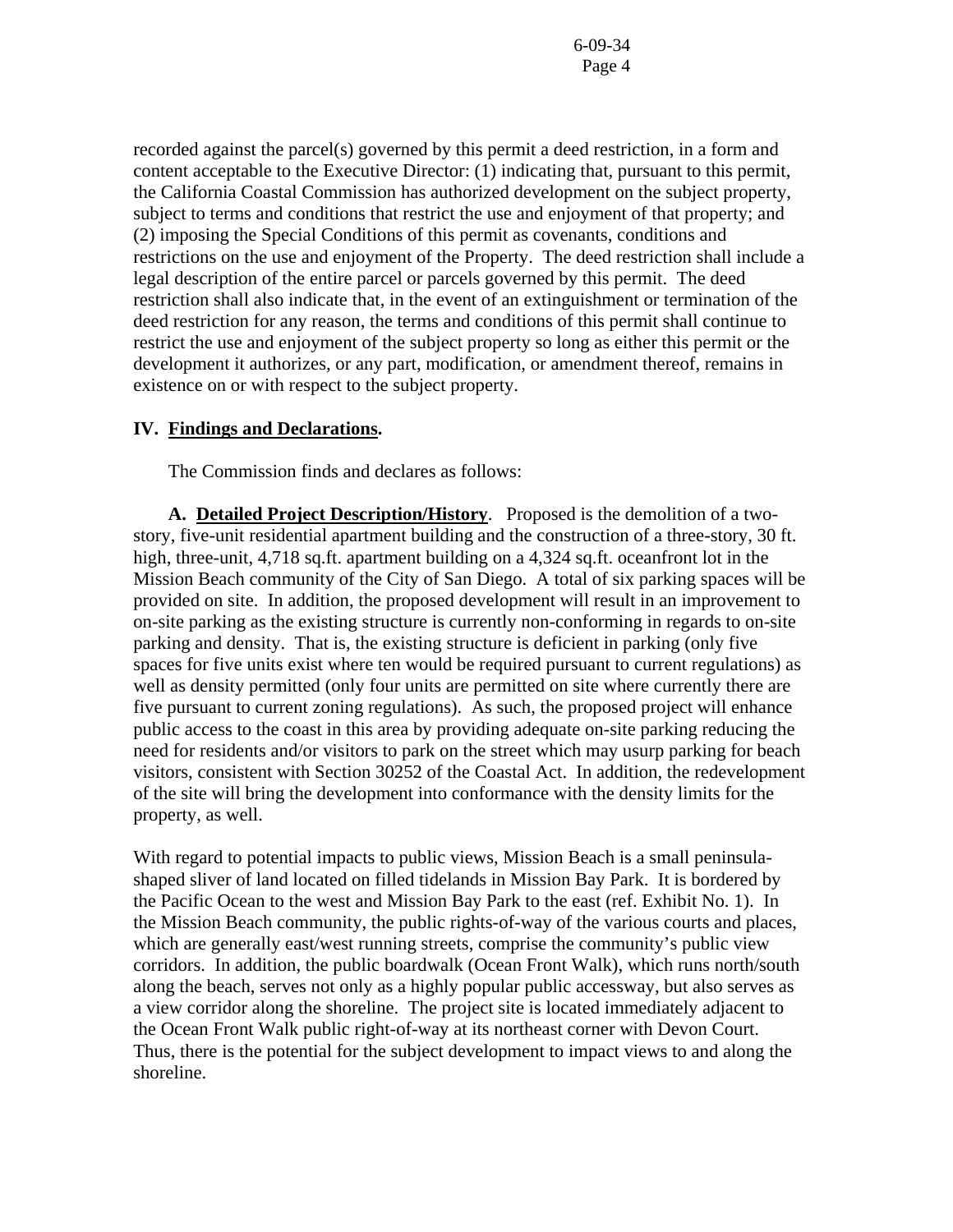The Commission typically reviews projects to assure that any new proposed development does not encroach into the yard setback areas which could impede public views toward the ocean. In this particular case, the proposed development will observe all required setbacks and public views to the ocean will not be impacted as a result of the proposed structure. However, there is the potential for proposed landscaping in the front and south side yard areas to impede views to the ocean and along the shoreline (both initially and over time, as plant materials/trees mature). As such, Special Condition #1 requires that a view corridor a minimum of 10 ft. wide shall be preserved in the south yard area adjacent to Devon Court as well as a 10 ft. wide view corridor in the front yard area adjacent to the Ocean Front Walk public right-of-way. For purposes of clarification, the width of the view corridor as stated in the City's Land Development Code shall not be less than the side yard setbacks or more than 10 feet in width. Therefore, although the south side yard setback is 15 ft. wide, a maximum 10 ft. wide view corridor is required adjacent to the structure. In addition, the Commission typically permits the planting of two tall trees with thin trunks in within the visual corridor provided that they are placed close to the structure (i.e., 3-5 ft.) so as not to obstruct views to and along the shoreline. Special Condition #1 also requires that the applicant submit final landscape plans that require that all proposed landscaping and hardscaping consist of only low level material that does not impede views to the ocean. The permitted landscape elements include plant materials that do not block views (limited to a height of about 3 ft.) and a maximum of two tall trees with thin trunks provided they are located close to the building and they do not impede views toward the ocean and that all landscape materials within the identified view corridor shall be species with a growth potential not expected to exceed three feet at maturity, except for authorized trees. As conditioned, it can be assured that any landscape improvements proposed in the front yard and side yard setback areas will not impede public views to and along the ocean.

With regard to community character, the existing residences along the boardwalk vary widely in architectural style and appearance. The existing two-story apartment building is being removed and a three-story, three-unit apartment building is proposed in its place. The proposed structure will be visually compatible with the character of the surrounding neighborhood and the pattern of redevelopment in the area. The Mission Beach PDO, which the Commission uses as guidance, requires that a 10 ft. building setback be provided from the western property line (adjacent to the public boardwalk) and that a 15 ft. building setback be provided from the southern property line (adjacent to Devon Court). In addition, Section 103.0526 of the Mission Beach PDO allows structures to encroach 18" into the required building setback provided that an equal area of the proposed structure is set back 18" further behind the required building setback line. The project is proposed to be designed in this manner and will observe an 8 ½ ft. setback from the Boardwalk and a 13 ½ setback from the southern property line for portions of the proposed structure. However, these intrusions, are minor in nature and do not result in impacts on public views to and along the shoreline from the boardwalk and Devon Court. Although the Commission has typically required that projects located next to the boardwalk and public street tend not be permitted to intrude into the yard setback areas, regardless whether or not a vertical offset is provided (i.e., an area equivalent to the intrusion that is provided behind the setback area), in this particular case, the proposed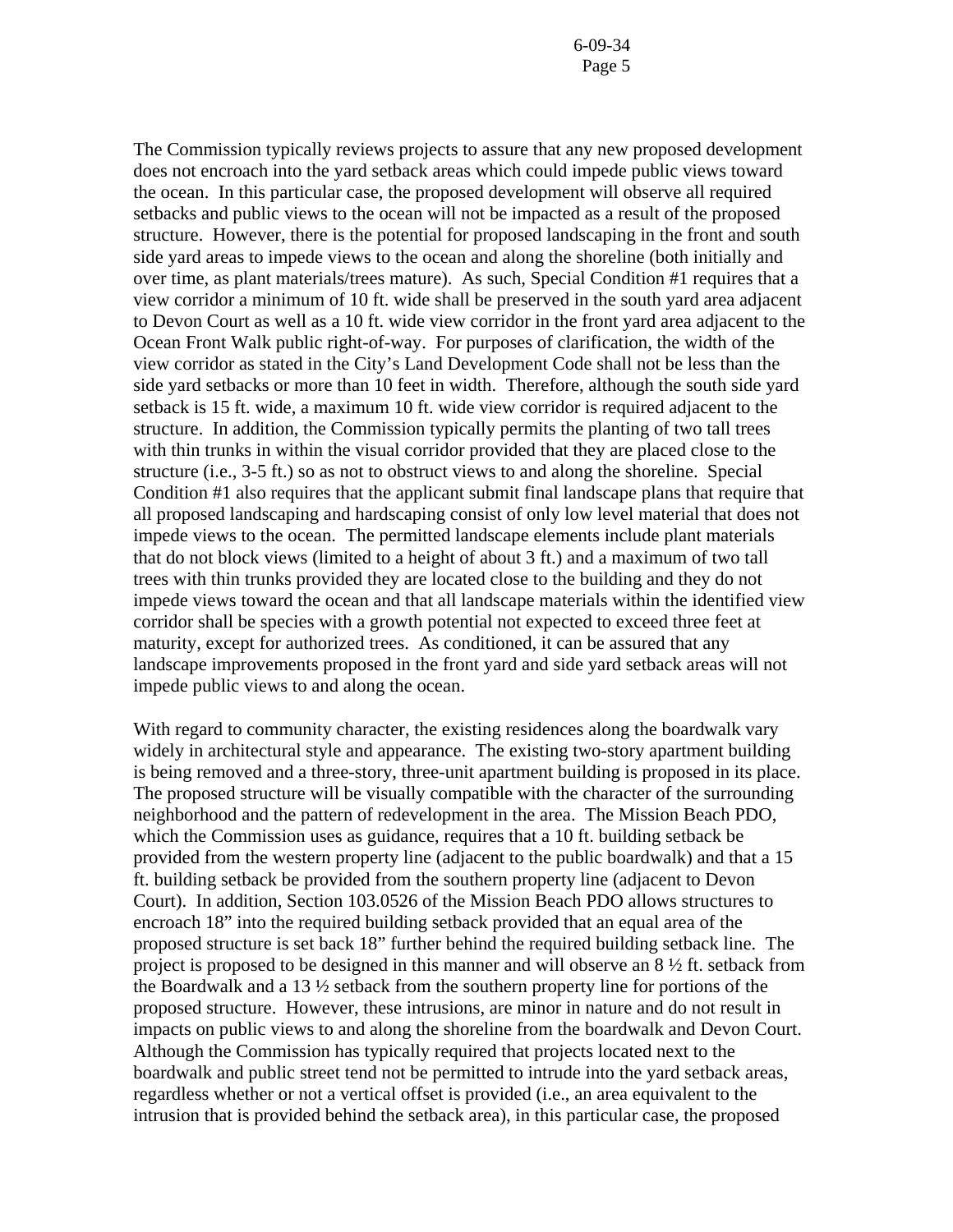18" encroachments will not result in adverse visual impacts to a view corridor. In summary, the proposed development, as conditioned, will not result in any public view blockage and is found visually compatible with the character of the surrounding neighborhood, consistent with Section 30251 of the Coastal Act.

With regard to public access, as noted previously, the subject site is located on Ocean Front Walk adjacent to the Devon Court streetend. In the Mission Beach community, the streetends also serve as vertical public accessways *and* visual accessways to the ocean. Any construction activities during the summer months on such properties have the potential to adversely affect public access. Therefore, in order to address potential concerns with regard to construction activities on public access on this oceanfront property, the project has been conditioned such that no work shall occur between Memorial Day weekend and Labor Day of any year. As such, the proposed development will not result in any adverse impacts to public access and is consistent with the public access and recreation policies of Chapter 3 of the Coastal Act.

As noted above, in order to make way for the proposed new development, the applicant is proposing to demolish an older multi-family development. The structure was constructed in 1947. The City's certified Land Development Code contains regulations pertaining to protection of Historical Resources. Because some of the existing older structures may contain some historical significance, Section 143.0212 of the LDC provides that the City shall determine the need for a site-specific survey for the purposes of obtaining a construction permit or development permit for development for any parcel containing a structure that is 45 or more years old. In this particular case, as noted above, the structure is approximately 62 years old and, as such, it must be determined whether or not the structure has any historical significance. To address this, the applicant has submitted a historical evaluation for the existing structure as required by the City that concludes it has no historical significance. As such, the demolition of the existing structure does not result in any impacts to historical resources.

Special Condition #2 requires that final plans approved by the City of San Diego have been stamped and approved prior to issuance of the coastal development permit. This is to assure that the new development on the site meets the City's zoning requirements (i.e., PDO design requirements). Special Condition #3 requires the permit and findings be recorded to assure future property owners are aware of the permit conditions.

 **B. Community Character /Visual Quality.** The development is located within an existing developed area and, as conditioned, will be compatible with the character and scale of the surrounding area and will not impact public views. Therefore, the Commission finds that the development, as conditioned, conforms to Section 30251 of the Coastal Act.

**C. Public Access/Parking**. As conditioned, the proposed development will not have an adverse impact on public access to the coast or to nearby recreational facilities. As conditioned, the proposed development conforms to Sections 30210 through 30214, Sections 30220 through 30224, Section 30252 and Section 30604(c) of the Coastal Act.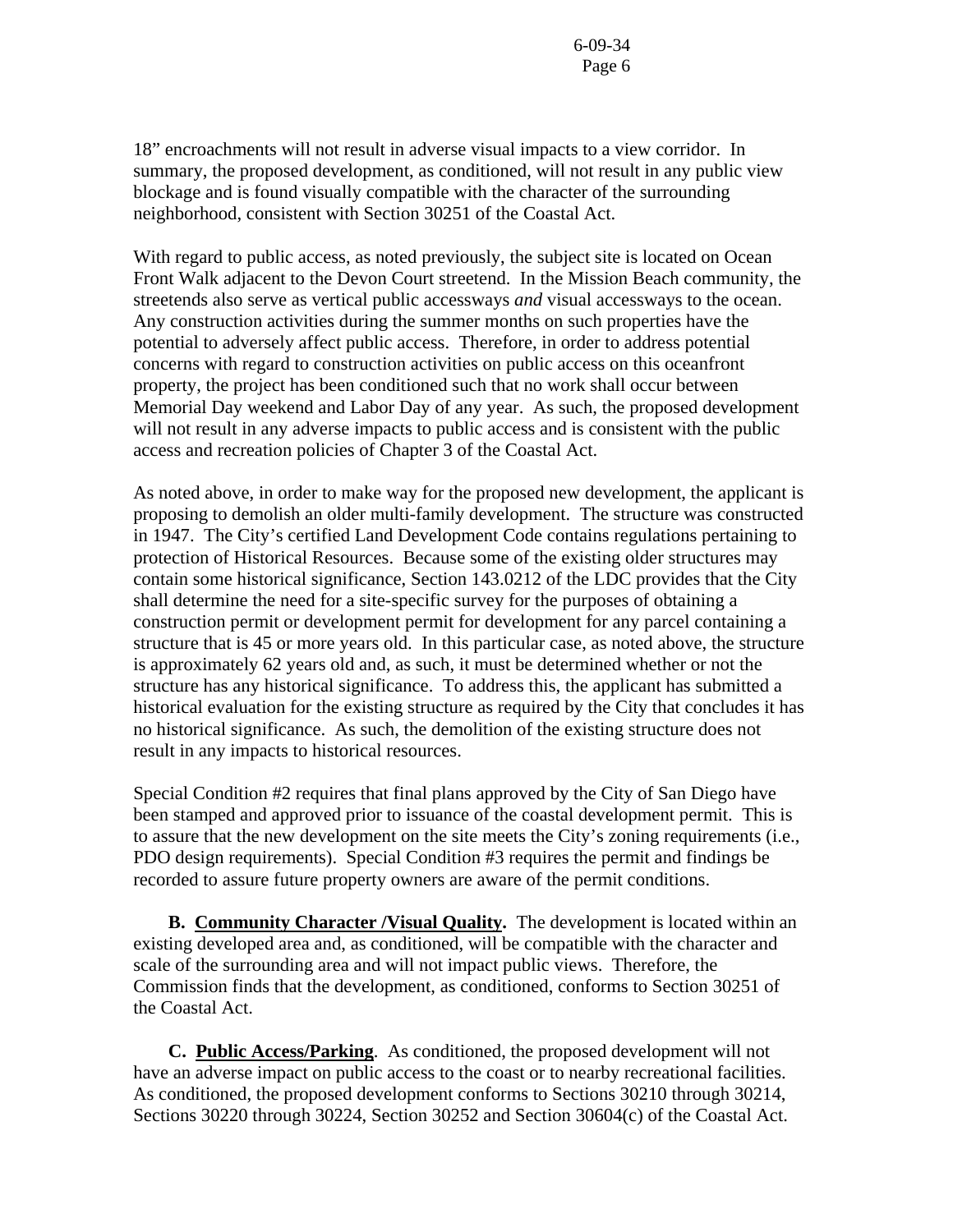**D. Local Coastal Planning**. The subject site is located in an area of original jurisdiction, where the Commission retains permanent permit authority and Chapter 3 of the Coastal Act remains the legal standard of review. As conditioned, the proposed development is consistent with Chapter 3 of the Coastal Act. Approval of the project, as conditioned, will not prejudice the ability of the City of San Diego to continue to implement its certified LCP for the Mission Beach community.

 **E. California Environmental Quality Act**. As conditioned, there are no feasible alternatives or feasible mitigation measures available which would substantially lessen any significant adverse effect which the activity may have on the environment. Therefore, the Commission finds that the proposed project, as conditioned to mitigate the identified impacts, is the least environmentally damaging feasible alternative and is consistent with the requirements of the Coastal Act to conform to CEQA.

# **STANDARD CONDITIONS:**

- 1. Notice of Receipt and Acknowledgment. The permit is not valid and development shall not commence until a copy of the permit, signed by the permittee or authorized agent, acknowledging receipt of the permit and acceptance of the terms and conditions, is returned to the Commission office.
- 2. Expiration. If development has not commenced, the permit will expire two years from the date on which the Commission voted on the application. Development shall be pursued in a diligent manner and completed in a reasonable period of time. Application for extension of the permit must be made prior to the expiration date.
- 3. Interpretation. Any questions of intent or interpretation of any condition will be resolved by the Executive Director or the Commission.
- 4. Assignment. The permit may be assigned to any qualified person, provided assignee files with the Commission an affidavit accepting all terms and conditions of the permit.
- 5. Terms and Conditions Run with the Land. These terms and conditions shall be perpetual, and it is the intention of the Commission and the permittee to bind all future owners and possessors of the subject property to the terms and conditions.

<sup>(</sup>G:\San Diego\Reports\2009\6-09-034 Ready stfrpt.doc)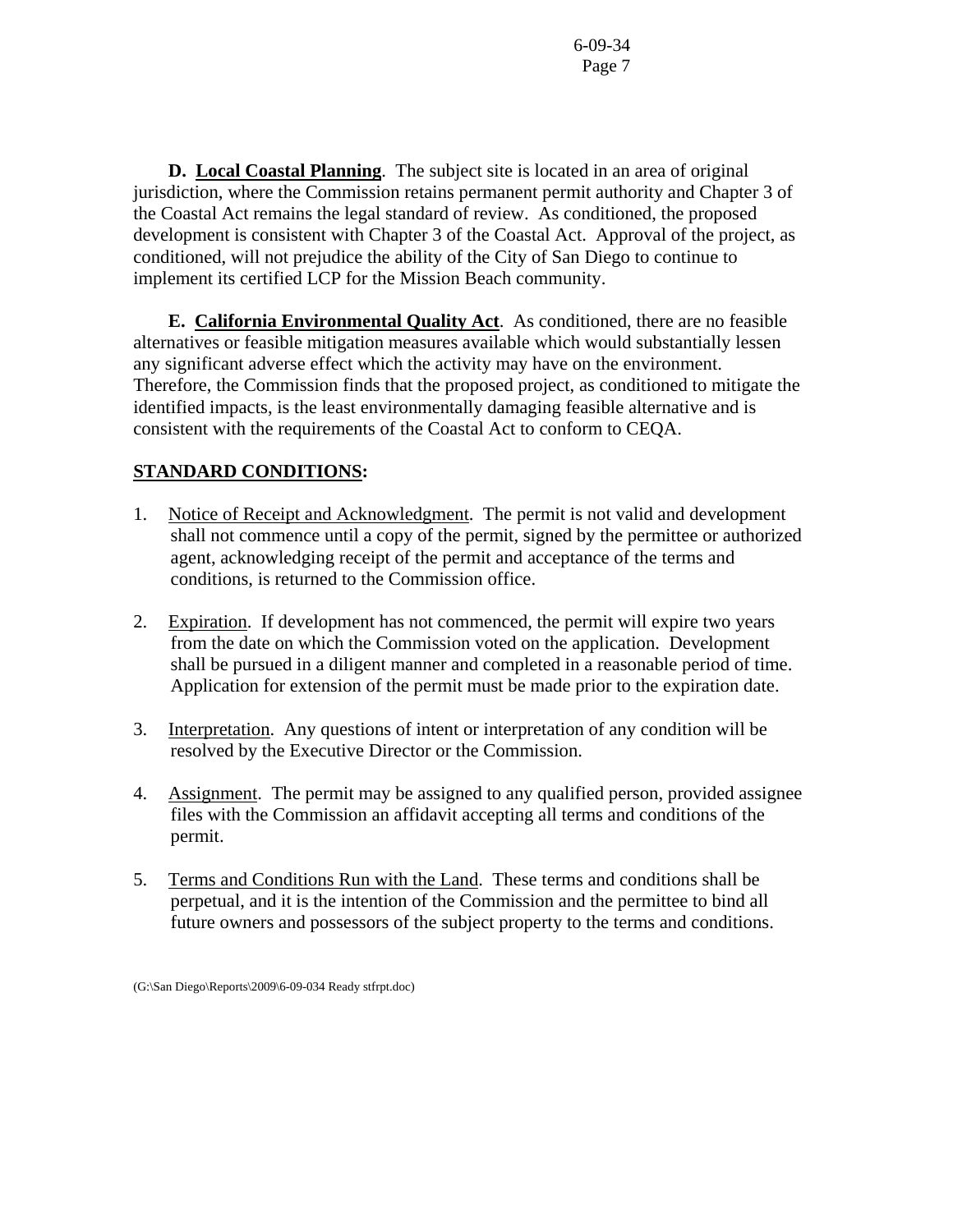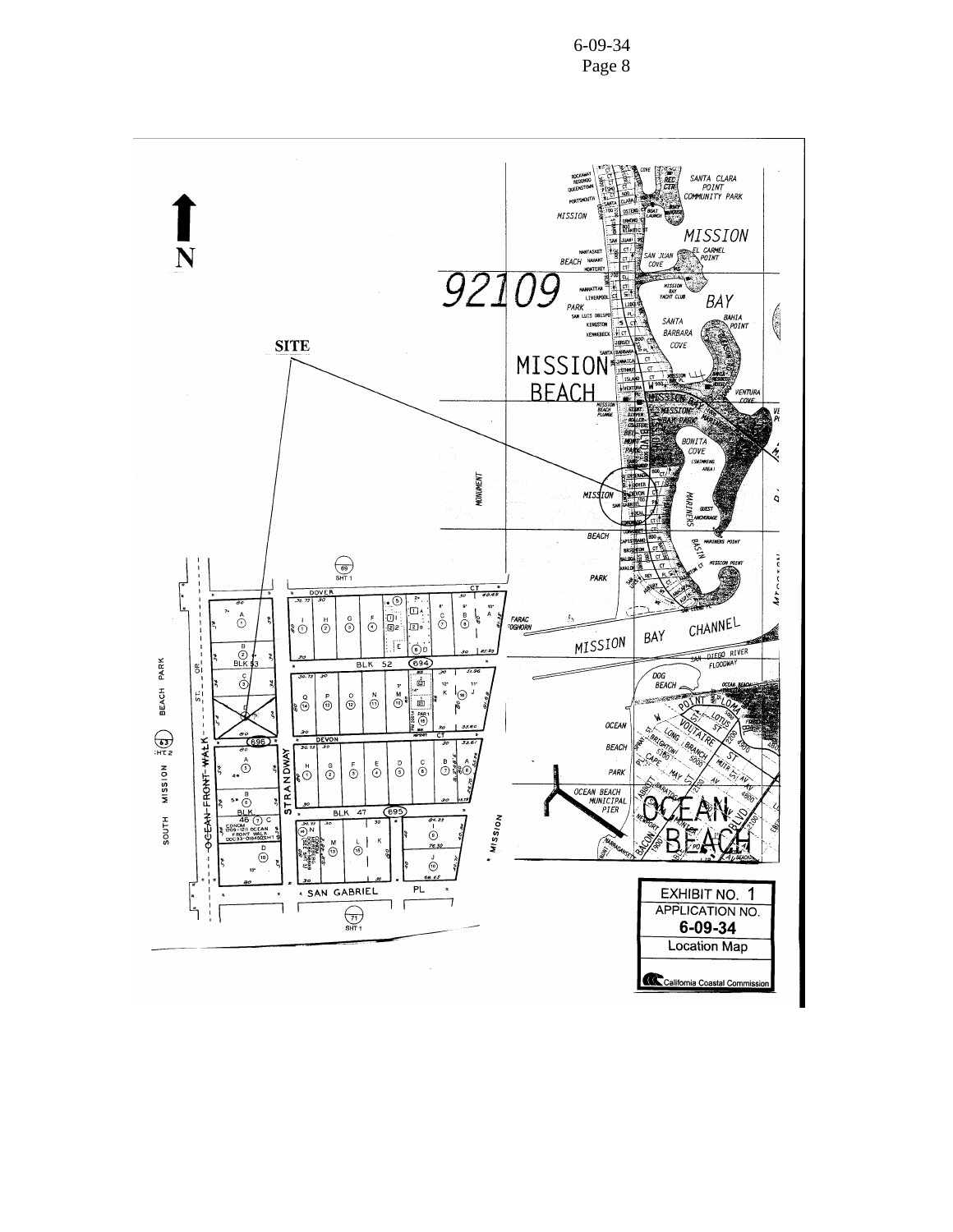